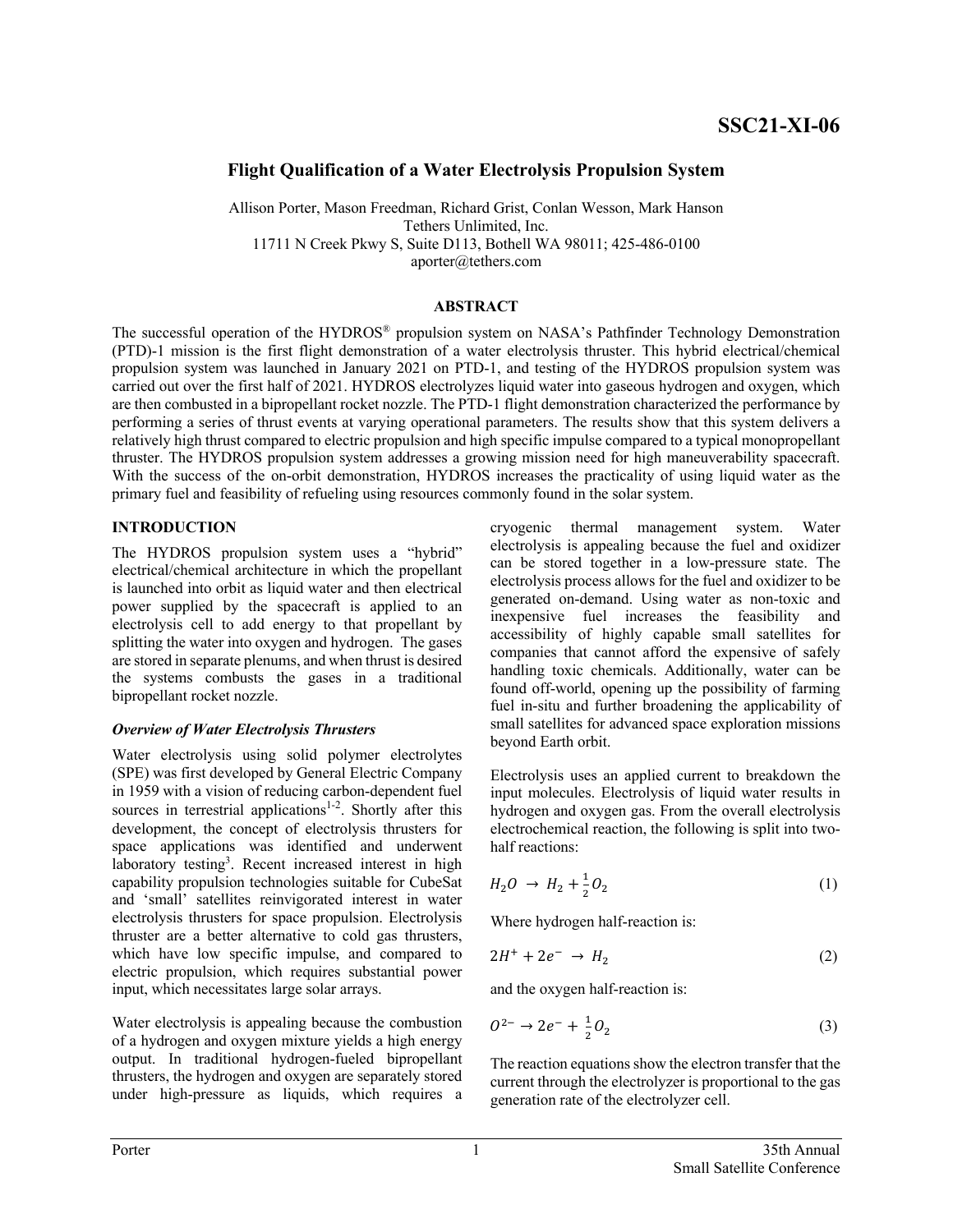### *HYDROS Development Heritage*

Initial development of the HYDROS thruster at Tethers Unlimited, Inc. traces back to a prototype water electrolysis thruster for PowerCube™, a 3U small satellite platform under a NASA SBIR. PowerCube™ showed that a catalytic membrane could be used to generate hydrogen and oxygen, and that the gas products could be used in a 1U propulsion module<sup>5</sup>.

Following PowerCube, the thruster architecture was scaled up for use as primary propulsion for a microsatellite. This version, named HYDROS-M, included the full tank, avionics controller, and thruster as an integrated propulsion unit. The propulsion unit was specifically designed to fit within a lightband separation system for deploying of ESPA-class spacecraft as shown in Figure 1.



#### **Figure 1: HYDROS-M propulsion unit in the launch configuration**

The HYDROS-M propulsion unit underwent a full qualification program, including extensive laboratory performance and environmental testing. At the end of the qualification program, HYDROS-M achieved TRL 6. Three flight units were delivered to a customer program. The maturation of HYDROS under this microsatellite propulsion product was the foundation of the CubeSatvariant, HYDROS-C.

### **DESIGN ARCHITECTURE & CONOPS**

The HYDROS propulsion system has a basic architecture of water management, gas management, and the thruster. The system also includes an integrated controller for providing power and data to the lowerlevel components. The following section describes the HYDROS-C protoflight unit. This unit was configured to fit within a 2U volume with an approximate size of 2U x 1U (orthogonal to thrust vector) and 1U height (aligned thrust vector) as shown in Figure 2. Water storage was divided into two equal tanks arranged in a saddlebag configuration so that the 1U core that consists of the electrolyzer, gas management, thruster, and avionics.



#### **Figure 2: Primary components of the HYDROS-C Propulsion Unit**

The concept of operation (CONOPS) is a cyclic operation of gas generation followed by gas combustion and expulsion. In this way, HYDROS operates like a pulsed-thruster, where the pulsed event is bipropellant chemical combustion. Liquid water is drawn from the tanks into the electrolyzer. Current is applied to split the water into the hydrogen and oxygen gases. The electrolyzer separates and routes the gases into plenums until a target gas pressure is reached. Once the plenums are charged, the gases are injected in the combustion chamber, ignited, and expelled out of the nozzle. This combustion event has a blowdown pressure profile to a chosen pressure floor. This completes the electrolysisthrust cycle and additional water is electrolyzed to recharge the plenums for the next operation cycle. The operational pressures during the standard electrolysisthrust cycle, such as the plenum charge and thruster blowdown pressures, are configurable set points.

### **GROUND TESTING**

The HYDROS-C underwent an extensive performance and environmental testing program on a protoflight unit before integration to the host spacecraft. The prototoflight unit is shown in Figure 3.



**Figure 3: HYDROS-C protoflight unit**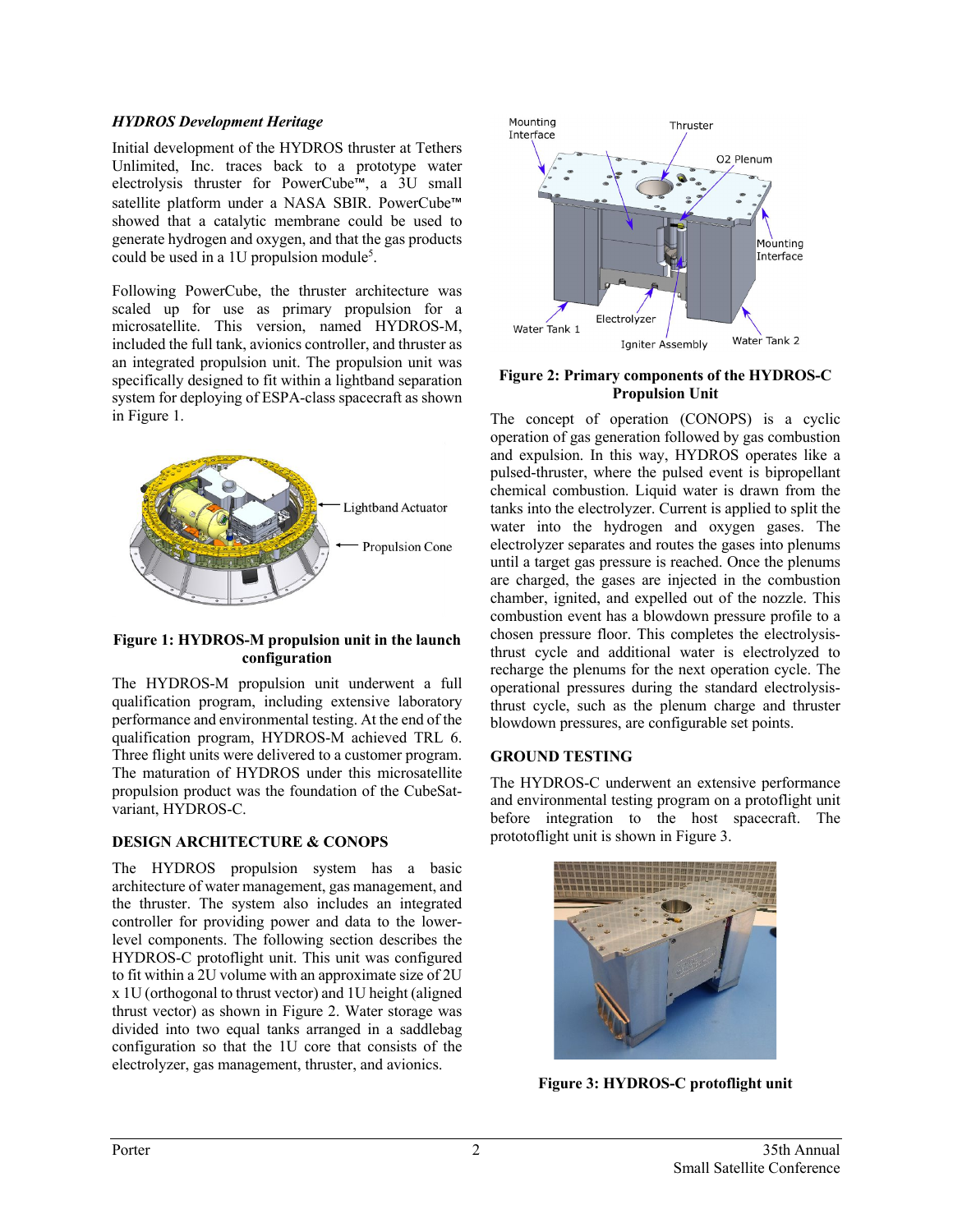#### *Electrolysis Ground Testing*

The electrolyzer for HYDROS-C is a single-celled electrolyzer, but much of the design was based on the development of the qualified HYDROS-M dual-celled electrolyzer. The two versions use the same catalytic membrane and fluid management features for water retention and gas separation. The HYDROS-M electrolyzer underwent a component-level throughput test that showed over 4 kg of processed water. Following the validation of the electrolyzer design, the electrolysis cell for the protoflight HYDRO-C unit underwent a throughput test of 34.9 grams to exceed 5% life as a burn-in minimum. The water consumption over time of the burn-in testing is shown in Figure **4**. The slopped sections of the graph show the water consumption/gas generation. The flat regions are breaks in the testing, but the data acquisition continued to log telemetry.



**Figure** 4**: Water consumption during burn-in testing**

#### *Thruster Ground Performance*

As part of the protoflight test program, the thruster was fired in a vacuum chamber with each full functional test. These functional tests were conducted before and after environmental testing and used to establish the performance baseline. The thrust stand held the propulsion unit on a swinging arm with a force sensor on the opposite arm from the pivot. As such, this test setup resulted in minor oscillations in addition to the bulk force response from the thrust event.

Figure 5 shows an example thrust event from one of the functional tests. Combustion was confirmed by observing a temperature rise of the nozzle. In contrast, a failure to ignite or cold gas event resulted in a drop in the nozzle temperature due to the expulsion of expanded gases. The initial force reading is slightly clipped from showing the true peak value due to a limitation in the thrust stand design.

**Ground Thrust Performance** 



#### **Figure 5: Baseline thrust event during ground testing**

For the thrust event shown in Figure 5, the thrust duration was a commanded parameter such that the plenum pressures were not allowed to fully decay to zero. Table 1 shows example ground test data for three primary cases. 'Trial 1' was performed with an elevated pressure floor. This resulted in the maximum plenum pressure, *Pi*, and maximum differential, *ΔP*, when compared to the final pressure following the combustion event. The table shows the average pressures between the hydrogen and oxygen gas pressures. Ideally, these plenums would be the same pressure, but slight variance in the as-built interior volume resulted in a minor difference in the respective gas pressures. 'Trial 2' was performed at a lower plenum pressure, but still resulted in a combustion event. In contrast, 'Trial 3' was performed with the lowest initial pressure and smallest pressure drop, which did not result in combustion, so the event was a cold gas blowdown. All thrust durations were 1.75s.

**Table 1: Example of Ground Thruster Data**

| <b>Trial</b> | $Avg P_i (psi)$ | $Avg \Delta P (psi)$ | I(Ns) | Isp(s) |
|--------------|-----------------|----------------------|-------|--------|
|              | 198             | 111                  | 1.96  | 309    |
|              | 113             | 63                   | 0.99  | 269    |
|              |                 | 27                   | 0.15  | 91     |

Using the force data from the thrust stand, the total and specific impulse were calculated for each trial. For the protoflight unit, the allowable volume for the combined nozzle and combustion chamber constrained the nozzle geometry. This drove a throat and expansion ratio selection that was not solely optimized for thruster performance, and in turn, resulted in a specific impulse that is under the theoretical maximum for a hydrogenfueled bipropellant thruster.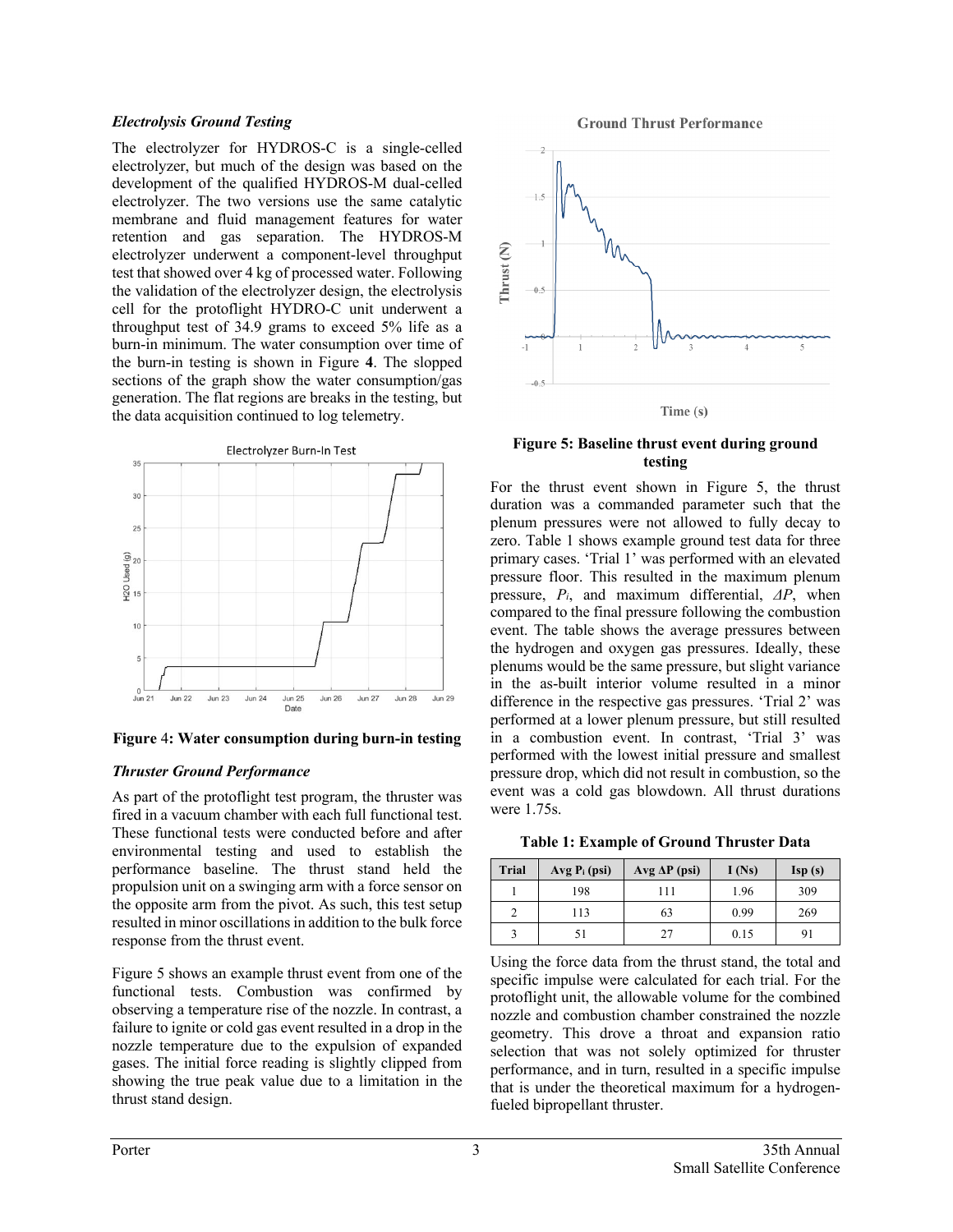#### **DEMONSTRATION MISSION**

#### *Mission Description*

HYDROS-C was integrated to the PTD-1 CubeSat as the first payload in a series of demonstration missions under the Pathfinder Technology Demonstrator project. The common PTD spacecraft bus has a 6U total volume with the HYDROS-C occupying approximately 2U's.



**Figure 6: PTD-1 being loaded into the CubeSat deployer7**

PTD-1, shown in Figure 6, was launched in January of 2021 into a sun-synchronous orbit. The first portion of the mission included commissioning of the spacecraft bus followed by checkout and commissioning of the propulsion unit. The first several weeks of the payload mission focused on characterizing electrolysis and refining the on-orbit operational parameters before proceeding with a series of thrust firings.

#### *Electrolysis Flight Data*

For the on-orbit demonstration, the electrolyzer operated with a commanded set point for the voltage input. As noted previously, the electrolyzer was operated in a constant current with varying voltage mode during ground testing. Per the standard operating procedure, the bulk of the water was stored in separate tanks so water was periodically deposited into the electrolyzer.

Initial electrolysis was stepped up from 1.45 V, but most of the flight operations were performed at a commanded set point of 1.8 V. Over multiple electrolysis sessions, the electrolyzer dried and so the current data along the given voltage set point level decreased. In addition to membrane dryness, the electrolyzer efficiency varied with component operational temperature. During the mission demonstration, the electrolyzer temperature varied from 5 to 45°C with the bulk of the operations between 17 and 32°C as shown in Figure 7. This graph shows multiple electrolysis sessions over the course of the on-orbit electrolyzer characterization. Each electrolysis session includes multiple data points so over

the course of sequential sessions, the current draw started out at a peak value and as the electrolysis continued, the current draw decreased until additional water was deposited.



**Figure 7: Electrolyzer performance with temperature**

For warmer temperatures, the electrolyzer operates at a higher efficiency. Recall that in the constant voltage operating mode, the electrolyzer current draw is directly proportional to the gas generation rate from Equations (1-3); so a larger current draw for a given input voltage indicates a higher gas production efficiency.

The resultant pressure in the respective gas plenums is the primary telemetry for determining the amount of gas produced. Figure 8 compares on-orbit gas generation rates to the expected trend based on the applied voltage and current draw of the electrolyzer. Each data point is the average gas generation for a particular session to go from the initial plenum pressure to the target plenum pressure.



**with theoretical prediction**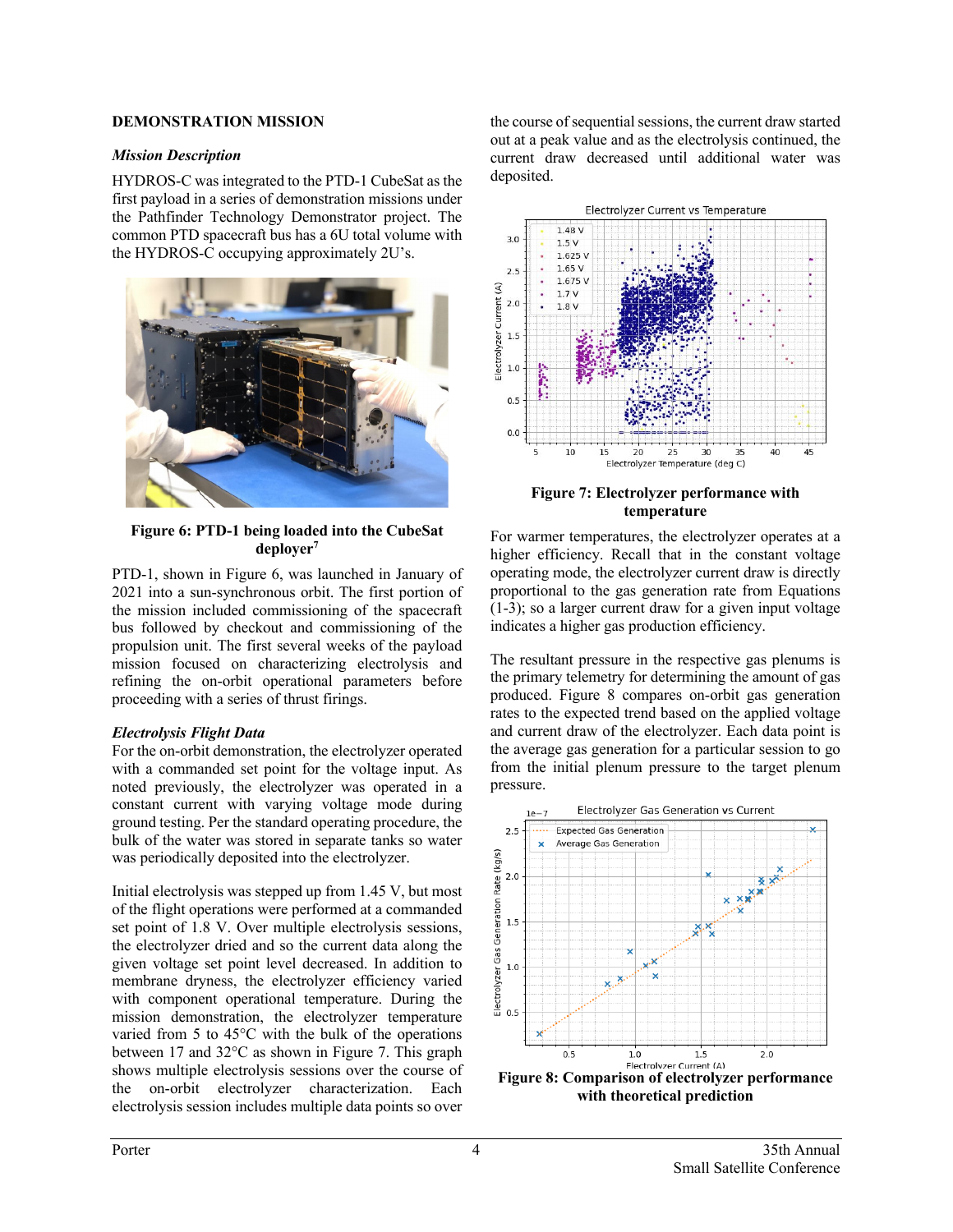

**Figure 9: Altitude change due to thruster firings**

## *Thruster Flight Data*

As described in previous sections, the HYDROS-C operates as a blowdown pressure vessel. This blowdown occurs when the separated gas plenums that hold the hydrogen and oxygen products are released into the combustion chamber, ignited, and expelled from the nozzle.

Unfortunately, the spacecraft bus did not provide sensors that could instantaneously read acceleration responses from a single thrust event. For this reason, the estimated thruster performance was determined by tracking a combination of the spacecraft GPS telemetry and the NORAD two-line element sets (TLE) over time. Multiple thruster events over many orbits were performed so that the bulk orbit change could be observed. shows the orbit change as the result of four thrust events. The red vertical lines indicate the times when the thrust events were executed. The first pair of thrust events were separated by a day from the second pair of thrust events. The spacecraft GPS data is shown in green with occasional gaps in the telemetry capture. The purple line and shaded region propagate the NORAD TLE from a time shortly before the first thrust event. The propagation backwards across the days leading up to the thrust events aligns well with the premaneuver spacecraft GPS data over that time. The gold line and shaded region propagate the NORAD TLE from a time shortly after the fourth thrust event and similarly aligns well with the post-maneuver spacecraft GPS data.

The change in the orbit from the series of four thrust events is the difference in the purple and gold shaded regions after the maneuvers. The orbit apogee is

noticeably raised when comparing the pre and postmaneuver TLEs while the orbit perigee did not have a significant change.

Due to the natural minor variations in the orbit, the orbit change due a single thrust event cannot be discerned. The plenum pressure and nozzle temperature indicated whether the blowdown and combustion occurred for each thrust event, respectively. For the four thrust events shown in , the temperature sensors throughout the propulsion unit varied and fluctuated between 5 and 15°C. A typical combustion event had nozzle temperature rise of 30-40°C. The thruster temperature did not affect the temperature of the rest of the system significantly since the thruster is thermally isolated from the rest of the system. The first thrust event resulted in a slight decrease in the nozzle temperature, indicating an unsuccessful ignition due to the cold gas flow dropping in temperature as it expands out the nozzle. The large temperature rises in the later three thrust events indicated successful combustion.

From the orbit data, the performance of the thruster can be estimated. The spacecraft GPS data are qualitative well-matched to the NORAD TLEs. The NORAD TLEs are also updated at a much lower frequency than the spacecraft GPS data. The spacecraft GPS data also shows minor oscillations in the altitude that are not present in the NORAD TLEs so both the high and low values of the post-maneuver GPS data were examined. For these reasons, the thruster performance is summarized by looking at both the NORAD TLEs and spacecraft GPS data to determine the orbit change as listed in Table 2.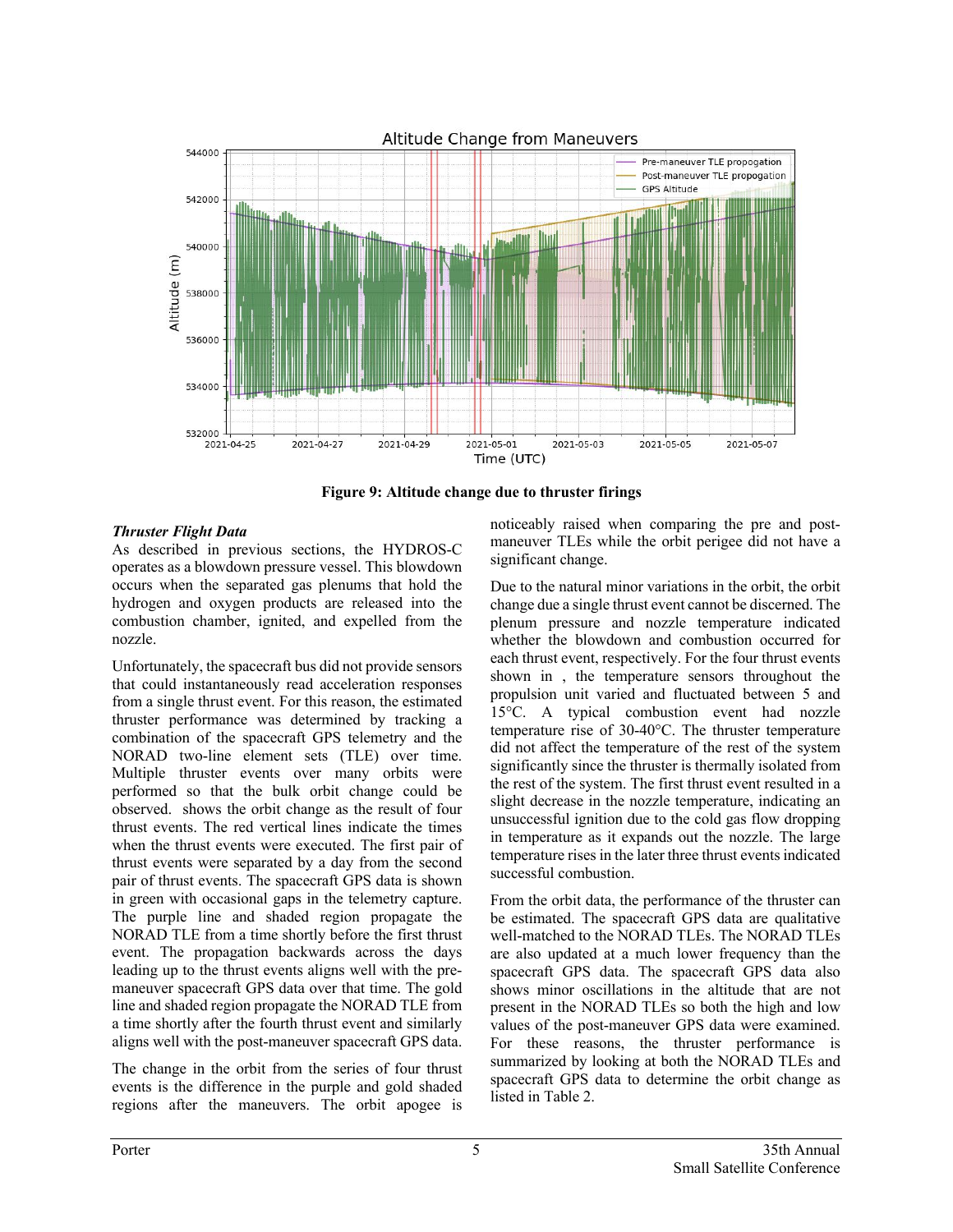| <b>Description</b>           | <b>NORAD</b><br><b>TLE</b> | <b>GPS</b> |
|------------------------------|----------------------------|------------|
| Pre-maneuver perigee (m)     | 533318                     |            |
| Pre-maneuver apogee (m)      | 541670                     |            |
| Post-maneuver perigee (m)    | 533314                     | 533339     |
| Post-maneuver apogee (m)     | 542640                     | 542721     |
| Total maneuver impulse (N-s) | 3.12                       | 3.38       |
| Specific impulse, Isp (s)    | 223                        | 241        |

**Table 2: Summary of on-orbit thruster performance**

The first thrust in the series was a cold gas event so only the later three thrust events are considered to substantially contribute to the orbit change. Taking into consideration, the GPS data compared to the NORAD TLE set, the measured on-orbit specific impulse is likely between 223 and 241 s. Given the differences in the mission demonstration, this performance is within expected values when compared to ground data as shown in Figure 10.



#### **Figure 10: Specific impulse with varying operational set points**

Compared to the ground testing, the on-orbit demonstration was performed with lower target plenum pressures and allowed to blowdown to a lower final pressure. The demonstration target plenum pressure was around 100 psi and the blowdown pressure was typically between 40 and 20 psi. Additionally, the thrust event durations were over twice as long for the mission demonstration.

With these differences in operational set points, the closer comparison to the mission demonstration data is the 'Trial 2' results in Table 1. The starting and final pressures are much closer (though still slightly higher) to the mission demonstration. The force contribution from the tail of the longer thrust durations also lowers the specific impulse of the mission demonstration compared

to the 'Trial 2' results. With these differences in mind, the specific impulse of 223-241s from the mission demonstration is within the expected range when compared to the 269 s from ground testing under more favorable operating conditions. Future HYDROS testing is expected to be performed at higher plenum pressures in order to push the specific impulse above 300s.

## **CONCLUSION**

The HYDROS-C propulsion system is the first water electrolysis thruster to operate in space. Even though this mission is currently on-going, the early electrolysis demonstrations showed that the on-orbit performance was consistent with the expected behavior for gas generation rates for given input power. This electrolyzer performance assessment validated the fluid management of the propulsion system, including the water tank, electrolyzer, and gas plenum design. Using the on-orbit telemetry, additional analysis can be performed to refine the characterization of the electrolyzer, including a more detailed assessment of the efficiency given the in-space, operational thermal environment.

The demonstration mission telemetry clearly indicated a change in the host spacecraft orbit due to the thruster operation. An approximation of orbit determination and mission data showed the on-orbit performance was consistent with ground testing trends. This performance trend was a rough comparison that took into account the changes in the thruster operational parameters for gas pressures and thrust event duration. These preliminary results provide confidence that the thruster was working as expected and capable of operating at a variety of operational set points. Additional analysis is in-work to refine this performance evaluation.

The on-orbit performance along with the extensive environmental and performance testing on the ground shows the feasibility of highly-capable propulsion systems suitable for CubeSats and other classes of small satellites. HYDROS-C successfully utilized liquid water as the fuel for a bipropellant thruster. This is an attractive green propellant alternative that also has options of being farmed and processed in-situ as part of advanced space exploration missions.

### *Acknowledgments*

Authors would like to acknowledge NASA Glenn Research Center for technical guidance during the NASA Tipping Point Partnership and continued support with NASA Ames for selecting HYDROS<sup>®</sup> as the first payload in the series of Pathfinder Technology Demonstration CubeSats through the Small Spacecraft Technology program. This work is funded under NASA contract NNA16BD36C.